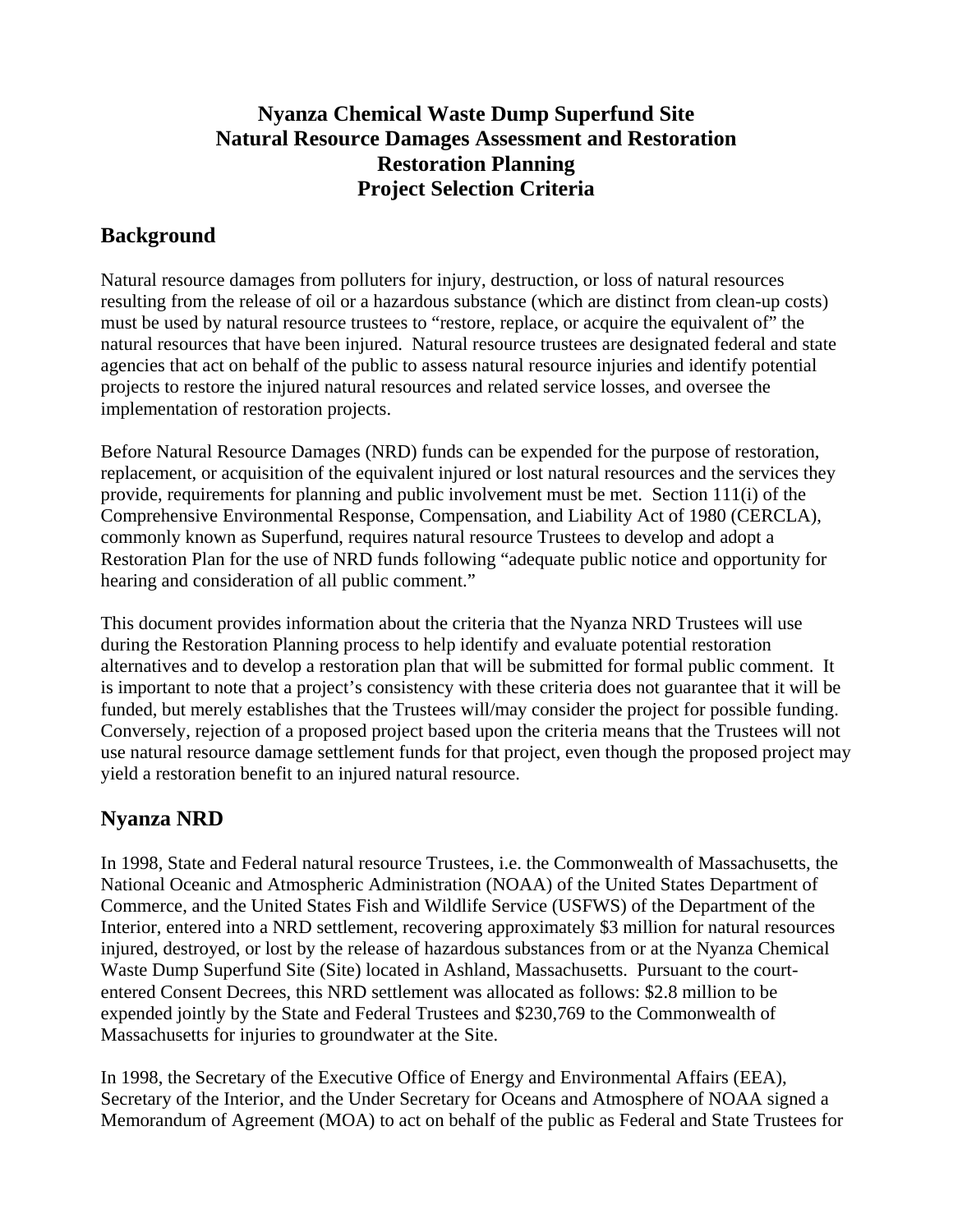natural resources for the Nyanza NRD settlement. The MOA outlines a framework for the cooperative development and implementation of a Restoration Plan to restore, replace, and/or acquire the equivalent natural resources affected by the release of hazardous substances from or at the Nyanza Superfund Site. In addition, DEP and EPA were signatories to the MOA to ensure coordination between Trustees and the remedial agencies.

While EEA, USFWS and NOAA will coordinate and cooperate in the development and implementation of a Restoration Plan, EEA has been designated as the lead Administrative Trustee and will manage the restoration planning process. Decisions regarding the use of NRD recoveries for restoration activities are made jointly based on unanimous consent by the Trustees.

## **Nyanza NRD Restoration Goals**

The overarching goal of the Trustees is to restore the injured natural resources of the Sudbury River, including the adjacent wetlands and floodplains, and the species which are present or historically present, including fish, amphibians, reptiles, other aquatic organisms, birds and mammals. The objective of Restoration Planning is to identify projects that will result in improvements to natural resources beyond baseline because the injury has occurred over a lengthy time period. The Commonwealth will identify additional restoration goals and criteria for selecting groundwater restoration projects. Preferred projects will restore, replace or enhance the values of the natural resources injured, or acquire the equivalent of similar resources or services injured. Primary emphasis will be given to restoration projects that are closest in proximity to the location of injury: the upper Sudbury River watershed for groundwater projects and within and along the mainstem Sudbury River for aquatic resource projects. Secondary emphasis will be given to projects in the Concord River and its tributaries and the Assabet River. Elevated mercury concentrations or potential for biomagnification or bioaccumulation may limit consideration of some projects located in proximity to the location of injury.

The Trustees have identified the following priorities for restoration of injured natural resources:

- aquatic biological resources and their supporting habitats and food sources
- riparian and floodplain biological resources and their supporting habitats and food sources
- groundwater
- water-dependent recreational uses, e.g. recreational fishing
- environmental education and stewardship

Restoration projects should address these priorities but respondents are not limited to these areas alone. New priorities can be identified if appropriate and incorporated into the restoration planning process provided that they meet legal requirements, technical feasibility and selection criteria. Highest priority will be given to restoration projects that actually restore, replace or acquire the equivalent of an injured natural resource. Although matching funds are not required for a project to be eligible for Nyanza NRD funding, the Trustees encourage proposals that leverage additional funding and in-kind services because it extends the availability of restoration funds and therefore increases the resource benefits provided by the funds.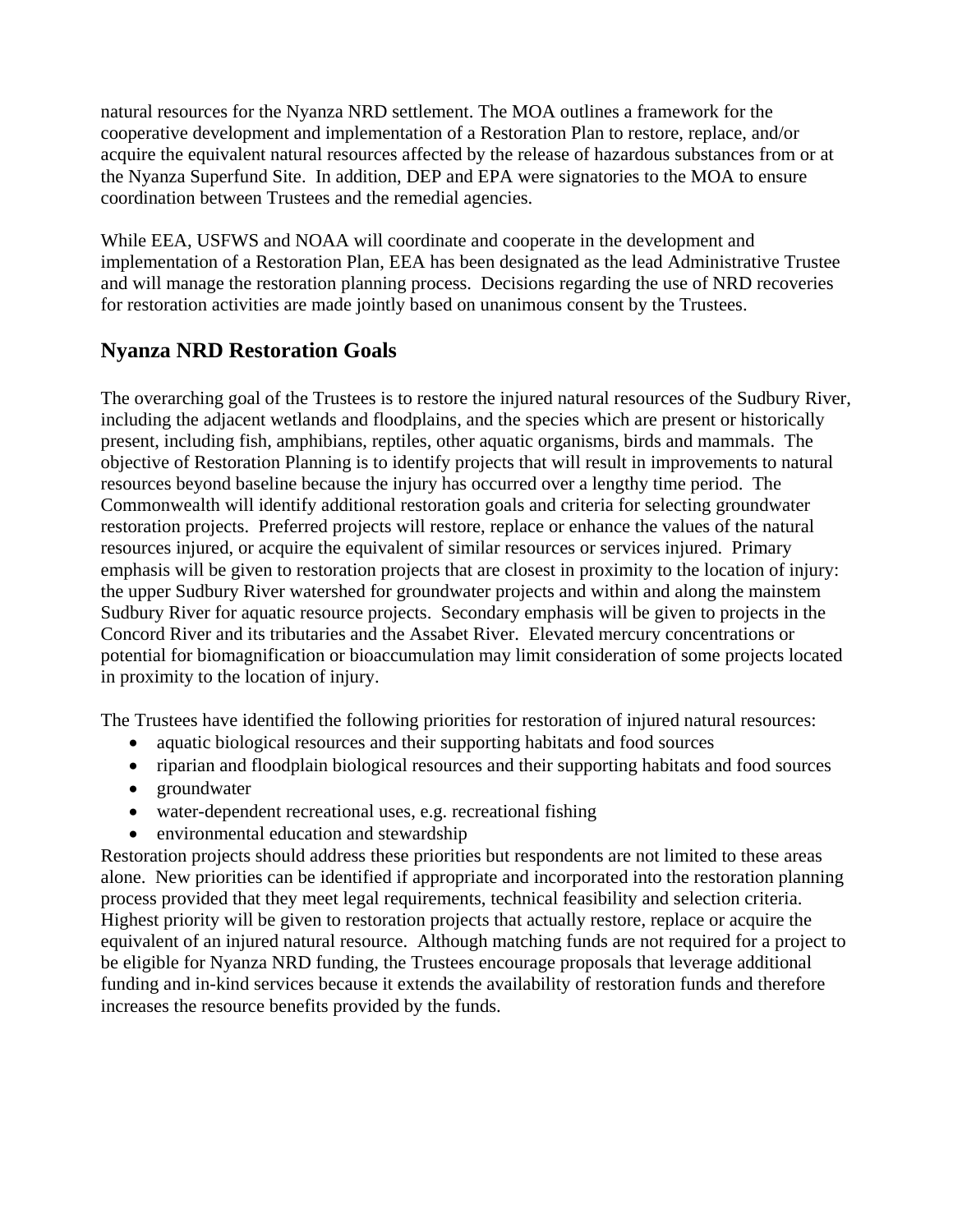# **Eligibility Criteria**

Projects must meet the following Eligibility Criteria in order to be further considered and evaluated by the Trustees using the Evaluation Criteria. If any project does not meet the Eligibility Criteria, it will not be given further consideration by the Trustees. A project's demonstrated consistency with the Eligibility Criteria does not guarantee that it will be funded, but merely establishes that the Trustees may further consider the project for possible funding. Conversely, rejection of a proposed project based on these criteria means that the Trustees will not allocate NRD funds for that project, even though the proposed project may yield a restoration benefit to injured natural resources.

### **Consistency with Trustee Restoration Goals:**

A proposed project WILL be considered eligible for Trustee consideration if it:

• Restores, replaces, and/or acquires the equivalent of natural resources or natural resource services that were injured by the release of mercury or other hazardous substances from the Nyanza Federal Superfund site

A proposed project WILL NOT be considered eligible for Trustee consideration if it:

• In terms of cost, limits the ability of Trustees to expend funds in a manner that accomplishes Trustee restoration goals and enables Trustees to serve a wide geographic area that benefits the restoration priority categories

#### **Consistency with relevant laws and policies:**

A proposed project WILL NOT be considered eligible for Trustee consideration if it:

- Is inconsistent with any federal, state, or local law, regulation, or policy
- Is subject to an independent, prior obligation to perform the project pursuant to statute, regulation, ordinance, consent decree, judgment, court order, permit condition or contract, or if otherwise required by federal, state or local law, including but not limited to enforcement actions, **unless** funding such public project would present a substantial restoration benefit to groundwater resources such as but not limited to:

a) Accelerating the pace of performance of the obligation, which such pace represents a calculable and substantial groundwater restoration benefit; or,

b) Increasing the likelihood of performance of the obligation, where such performance is a necessary pre-requisite to substantial groundwater restoration or to further substantial groundwater restoration

#### **Consistency with remedial actions:**

A proposed project WILL NOT be considered eligible for Trustee consideration if it:

• Is inconsistent or will be undone or negatively impacted by EPA's future remediation work, or will interfere with any ongoing or anticipated remedial actions in the Sudbury River watershed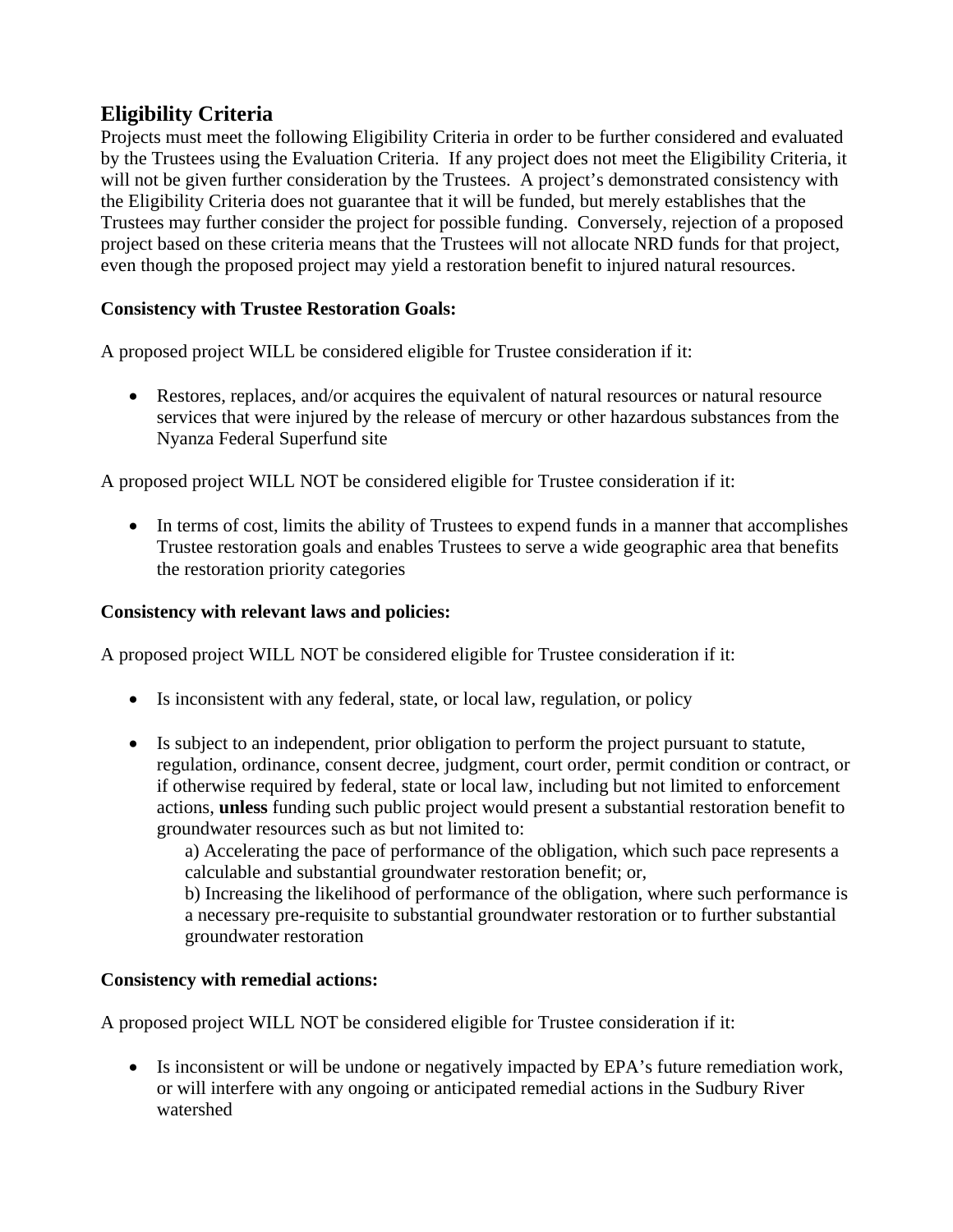# **Evaluation Criteria**

The following Evaluation Criteria will be applied by the Trustees to prioritize eligible restoration projects through a qualitative assessment of their value and feasibility.

# **Level 1 – High Importance**

### **Focus Criteria**

**Proximity to Injured Resources:** Priority will be given to projects within the geographic location of the impacted environment or benefit the resources within that environment. Restoration projects for the Nyanza Superfund NRDAR shall be located within or adjacent to the Sudbury River mainstem, within the Sudbury River watershed, or outside the Sudbury River watershed but have a positive impact on the injured natural resources and/or their services that are located within, utilize, or historically utilized the Sudbury River watershed.

**Relationship to Injured Resources (Nexus):** Projects that restore, rehabilitate, replace, enhance, or acquire the equivalent of the same or similar resources or services injured are preferred to projects that benefit other comparable resources or services. Consider the types of resources or services injured the location, and the connection or nexus of project benefits to those injured resources.

### **Benefit Criteria: Ecological**

**Magnitude of Benefits:** Project addresses a demonstrated need and maximizes the level of restoration, rehabilitation and/or acquisition of the equivalent natural resources that were injured. For example, ecological benefits could be measured in terms of an increase to fish, wildlife or rare species populations, an increase in native and/or rare plants in the Sudbury River environment, an increase in prey species provided for a predator species or the number of acres of habitat to be restored, enhanced or protected.

**Natural Recovery:** Project will clearly provide restoration benefits to injured natural resources and/or services in advance of the "natural recovery period." The natural recovery period is the length of time it would take for the injured resource and/or service to recover to an optimal condition in the absence of human intervention.

**Sustainability of Benefits:** Project will result in long-term, self-sustaining and comprehensive benefits to injured natural resources and/or the services they provide. Project will require only periodic maintenance or management that represents a relatively small investment to provide continuing benefits.

### **Benefit Criteria: Socioeconomic**

**Stewardship**: Project will result in an "informed citizenry" that will help ensure ongoing environmental stewardship of restored natural resources and their services. Project provides a critical foundation for on-going and future restoration activities in the Sudbury River watershed.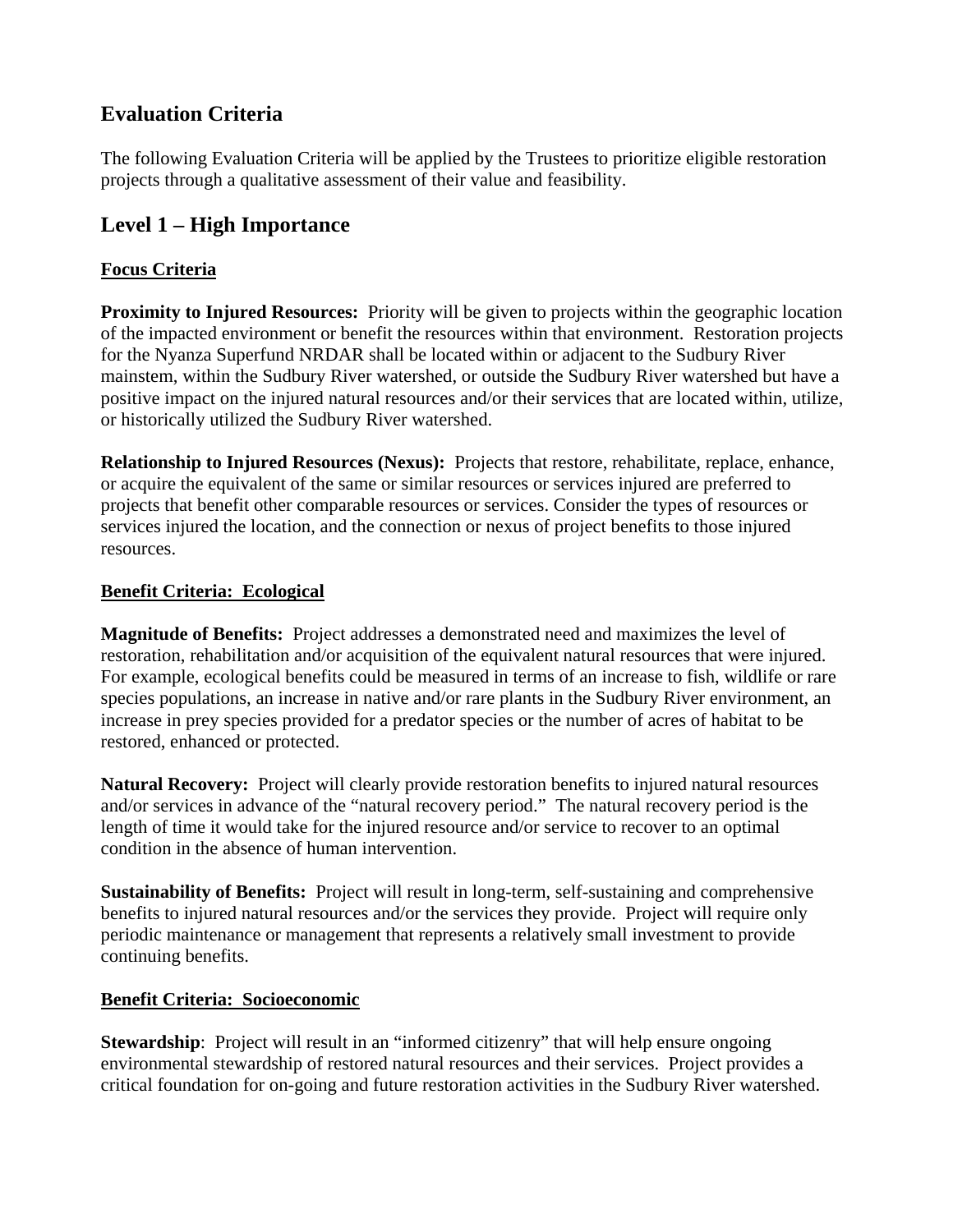### **Implementation Criteria: Feasibility**

**Technical/Technological**: Project will employ well-known and accepted techniques to achieve stated ecological, engineering, economic, and social objectives. Likelihood of success in proposed project location and expected return of resources and resource services is high.

**Relationship of Expected Costs to Expected Benefits:** A project's costs are commensurate with the benefits it provides to injured natural resources and/or services. This will be a qualitative costbenefit analysis.

#### **Implementation Criteria: Effectiveness**

**Implementation-oriented**: Project has a high ratio of NRD funding dedicated to implementation (e.g. on-the-ground habitat restoration, land acquisition) compared to general program support and operation.

**Leveraging of Additional Resources**: Project demonstrates a strong commitment by partners representing a broad range of community and other interests to provide matching funds and in-kind services and involve volunteers. This leveraging of non-NRD resources is preferred because it extends the availability of restoration funds and therefore increases the resource benefits provided by the funds.

### **Level 2: Medium Importance**

#### **Benefit Criterion: Ecological**

**Multiple Benefits**: Project will provide benefits to the greatest number of species, natural resource types, and services.

**Avoidance of Adverse Impacts:** Project has little to no potential for adverse environmental impacts, or modifications to project would considerably decrease benefits to injured natural resources and/or services. Adverse environmental impacts can be short or long term, direct or indirect, and include those affecting resources that are not the focus of the project.

#### **Benefit Criterion: Socioeconomic**

**Community Goals**: Project complements one or more community goals, needs and/or recommendations as expressed in existing plans that incorporated public input and involvement in their development.

**Avoidance of Adverse Impacts:** Project has little to no potential for adverse effects to human health and safety. Project has little to no potential for adverse socioeconomic impacts, or modifications to project would considerably decrease benefits to injured natural resources and/or services. Adverse socioeconomic impacts can be short or long term, direct or indirect, and include those affecting resources that are not the focus of the project.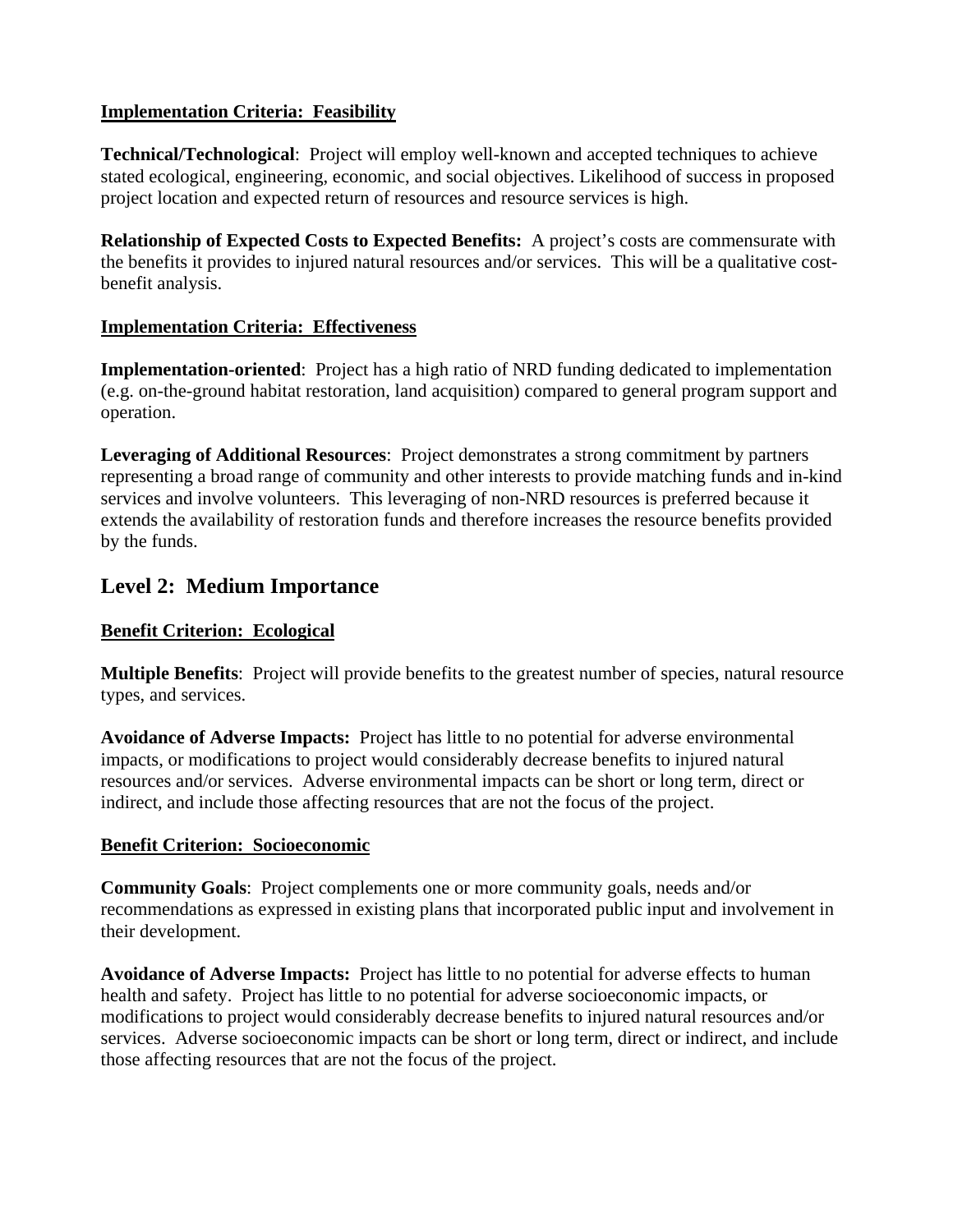#### **Implementation Criterion: Feasibility**

**Measurable Results:** Project delivers tangible and specific ecological, economic, social and/or human use results that are identifiable and measurable, and/or that may be evaluated using quantitative or professionally accepted methods, so that changes to the Sudbury River watershed can be documented and evaluated.

**Level of Difficulty:** Consider all obstacles that may be faced for project implementation (e.g., coordination with multiple outside parties, regulatory permits required, complex design and engineering, and public support)

### **Supplemental Criteria**

The following criteria should be considered when appropriate (e.g. in the case of more than one project being equally preferred after Level 1 and 2 evaluations are complete).

**Pilot Projects**: Project employs innovative approaches and/or techniques but includes clear performance criteria, measurable endpoints, and a comprehensive monitoring and contingency plan.

**Comparative Cost-Effectiveness:** Project provides the same or similar restoration benefit at a lesser cost than another proposed project.

**Enhancement of Remediation/Response Actions**: Project clearly complements and enhances completed, ongoing, or planned remediation or response actions by concurrently or subsequently implementing restoration projects.

**Coordination and Integration**: Project is clearly coordinated and integrated with other ongoing or planned restoration activities that enable synergistic benefits to injured natural resources and their services.

**Protection of Project**: Opportunities exist to protect the implemented project and resulting benefits over time through conservation easements, land acquisition, or other types of resource dedication. Long-term protection is preferable.

**Benefit Documentation**: Receipt or delivery of benefits to the public as a result of project is documented. Consider expert documentation that we should consult or published literature that might be helpful.